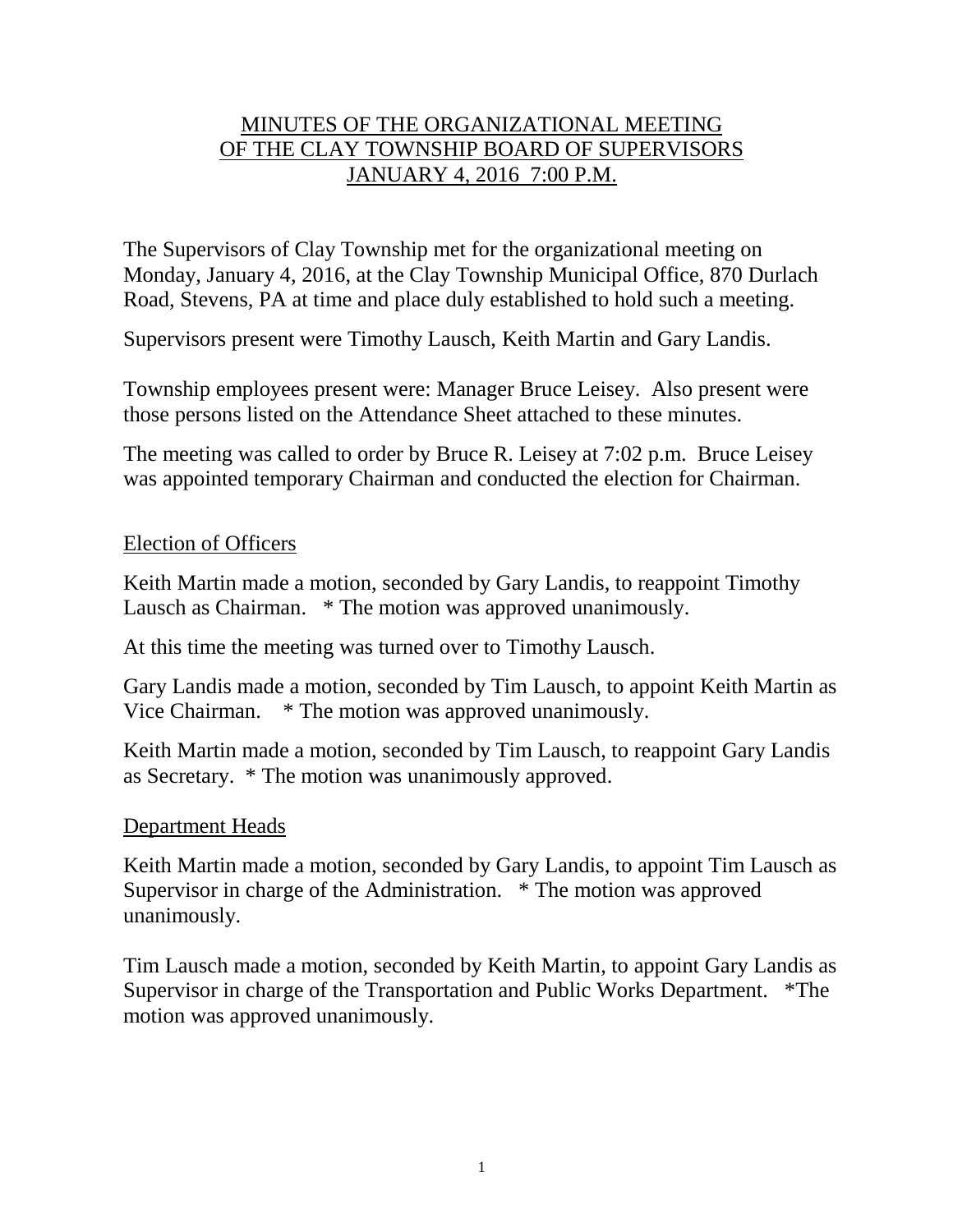Gary Landis made a motion, seconded by Tim Lausch to appoint Keith Martin in charge of the Police Department and Emergency Services. \* The motion was approved unanimously.

# Tax Rate

The Board of Supervisors acknowledged the tax rate at 1.3 mills. This rate was established at the December 31, 2008 Board of Supervisors meeting.

The Board of Supervisors acknowledged the Local Services Tax of \$52.00 per person earning over \$12,000 in Clay Township. This rate was established at the December 8, 2008 Board of Supervisors meeting.

# Banking Institution

Keith Martin made a motion, seconded by Gary Landis, to appoint BB&T, as the Clay Township Banking institution for all General and Recreation funds, and for the Sewer Fund checking account and Capital Improvement account for the year of 2016, and to authorize Keith Martin, Bruce R. Leisey and Gary Landis to cosign checks and to require two signatures on all checks. \* The motion was approved unanimously.

Keith Martin made a motion, seconded by Gary Landis, to reappoint PLIGIT as the Clay Township Banking Institution for Liquid Fuels Funds for the year 2016, and to authorize Keith Martin, Bruce R. Leisey and Gary Landis to co-sign checks and to require two signatures on all checks. \* The motion was approved unanimously.

## Township Solicitor

Gary Landis made a motion, seconded by Keith Martin, to reappoint the firm of Shirk and Mejia, LLP with Jennifer Mejia as the Township Representative, as the Clay Township Solicitor for 2016. The firm will be paid rates noted in the agenda. \* The motion was approved unanimously.

Gary Landis made a motion, seconded by Keith Martin, to appoint Gary Kraft as Conflict Solicitor for issues regarding Red Maple Mobile Home Park. \* The motion was approved unanimously.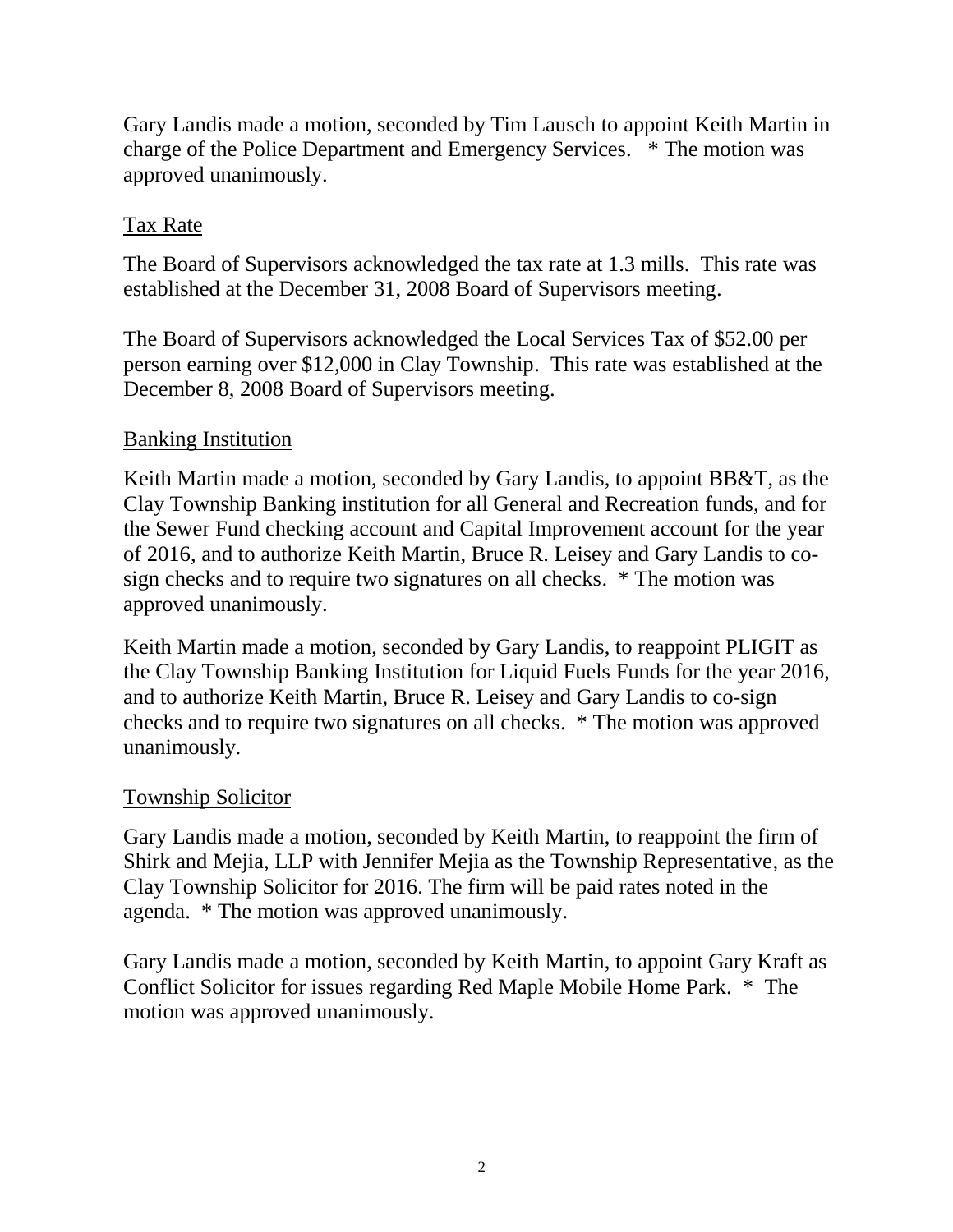## Engineering Firm

Gary Landis made a motion, seconded by Keith Martin, to reappoint Hanover Engineering Associates as the Clay Township engineer for 2016. Robert Lynn will be the Township's representative at the attached rates. Tim Lausch, Bruce Leisey and Jennifer Mejia will meet with Robert Lynn to discuss ways to improve efficiency of plan review and approval process. \* The motion was approved unanimously.

## Township Manager/Treasurer/Assistant Secretary

Keith Martin made a motion, seconded by Gary Landis, to reappoint Bruce Leisey as Township Manager/Treasurer/Assistant Secretary for 2016. \*The motion was approved unanimously.

## Roadmaster

Keith Martin made a motion, seconded by Gary Landis, to reappoint Earl Stauffer as Township Roadmaster for 2016. \*The motion was approved unanimously.

## Sewage Enforcement Officer

Keith Martin made a motion, seconded by Gary Landis, to reappoint Marvin Stoner as Clay Township's Sewage Enforcement Officer and Dale High as Alternative Sewage Enforcement Officer for 2016 at the rate of \$200 per perk and probe, \$100 per permit and \$50 per hour for other work. \* The motion was approved unanimously.

# Sewage Treatment Operator

Keith Martin made a motion, seconded by Gary Landis, to reappoint Clean Water, Inc. as operator for the Hopeland Wastewater Treatment Plant for 2015, at the same rate as 2014. \* The motion was approved unanimously.

# Assistant Zoning Officer/ Permit Officer

Keith Martin made a motion, seconded by Gary Landis, to appoint Bruce Leisey as Assistant Zoning Officer/ Permit Officer for 2016. \* The motion was approved unanimously.

Building permit applications will be handled through the Township Office and are available Monday through Friday 8:00 AM – 4:30 PM.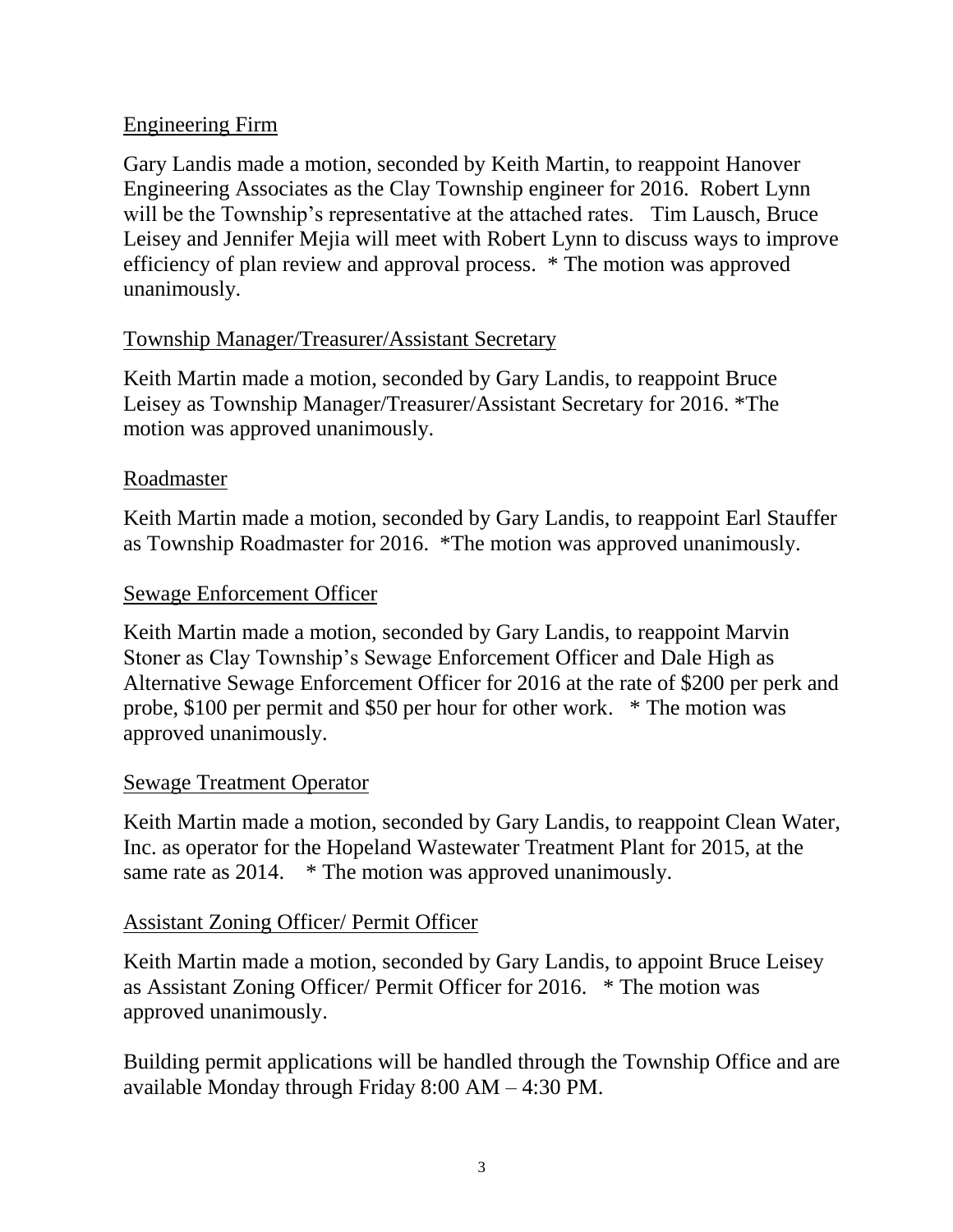### Vacancy Board

Keith Martin made a motion, seconded by Gary Landis, to reappoint Roger Kline, 650 Ridgeview Drive, Ephrata, PA to the Vacancy Board for 2016. \*The motion was approved unanimously.

### Planning Commission

Keith Martin made a motion, seconded by Gary Landis, not to reappoint Annie Reinhart to a four year term on the Planning Commission. A replacement will be appointed at a later date. \* The motion was approved unanimously.

The Board of Supervisors thank Annie for her service over the last 12 years. The Board of Supervisors would like to provide the opportunity for additional residents to be included in local Government proceedings.

### Board of Appeals

Keith Martin made a motion, seconded by Gary Landis, to reappoint Jonathan Zimmerman, 1590 Furnace Hill Road, Stevens, PA, 17578 and Marvin Martin, 250 W Mt Airy Road, Stevens, PA, 17578 to the Board of Appeals and Charles Sheidy as Appeals Board Solicitor. \* The motion was approved unanimously.

#### Zoning Hearing Board

Keith Martin made a motion, seconded by Gary Landis, to reappoint Lynn Weaver, 442 Countryside Drive, Ephrata PA 17522, to a three year term on the Zoning Hearing Board as an Alternate Member which expires on December 31, 2018. \* The motion was approved unanimously.

The Board of Supervisors also accepted with regret the resignation of Dale Ulrich due to his work schedule conflicts. The Board of Supervisors would like to thank Dale for his service to the Township.

## Building Inspector/Code Official

Keith Martin made a motion, seconded by Gary Landis, to reappoint Randy Mauer as Building Code Official and Associated Building Inspectors as Clay Township's building inspectors for 2016 at the current rates. \* The motion was approved unanimously.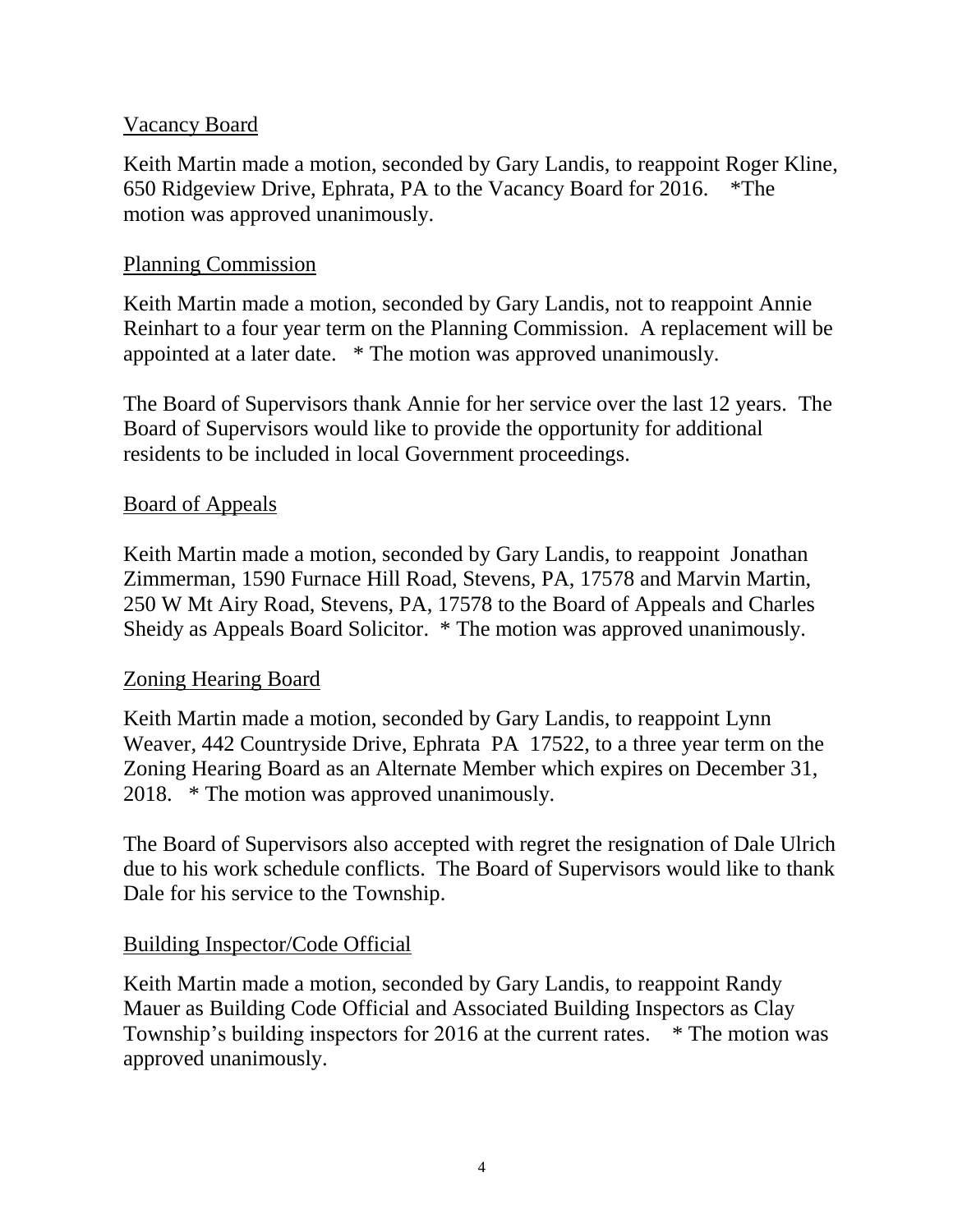## Redevelopment Authority

Keith Martin made a motion, seconded by Gary Landis, to reappoint Thomas Zeager as citizen representative to the Lancaster County Redevelopment Authority for 2016. \* The motion was approved unanimously.

### Mileage Rate

Keith Martin made a motion, seconded by Gary Landis to set the mileage rate for business use of personal vehicles at the maximum allowable not itemized reimbursement IRS rate which is currently set at \$.54 per mile. \* The motion was approved unanimously.

### Meeting Schedule

Gary Landis made a motion, seconded by Keith Martin, to maintain the following meeting schedule for 2016. Board of Supervisors  $-2<sup>nd</sup>$  Monday and 3<sup>rd</sup> Tuesday AM; Zoning Hearing Board –  $1<sup>st</sup>$  Thursday; Planning Commission –  $4<sup>th</sup>$  Monday; and Park and Recreation the 1<sup>st</sup> Tuesday of each month as printed on the attached sheet. \* The motion was approved unanimously.

#### Establish Fees

Gary Landis made a motion, seconded by Keith Martin, to adopt the Clay Township Schedule of Fees as included in the packets. \* The motion was approved unanimously.

#### Employee Salaries

Gary Landis made a motion, seconded by Keith Martin, to approve 2016 employees' salaries as follows. \* The motion was approved unanimously

| Earl Stauffer                              | \$28.00/hour                                            |
|--------------------------------------------|---------------------------------------------------------|
| Gary Calik                                 | \$24.87/hour                                            |
| <b>Bruce Leisey</b>                        | \$2,693.62 bi-weekly                                    |
| Wendy Hackman                              | \$16.30/hour                                            |
| <b>Trudy Fritz</b>                         | \$15.50/hour, part time                                 |
| <b>Marvin Stoner</b>                       | \$200 per perk and probe, \$100 per permit and \$50 per |
|                                            | hour for other work performed                           |
| PT Lawn Maint                              | $14.17$ /hour                                           |
| PT Summer Road Maint 12.00/hour (Seasonal) |                                                         |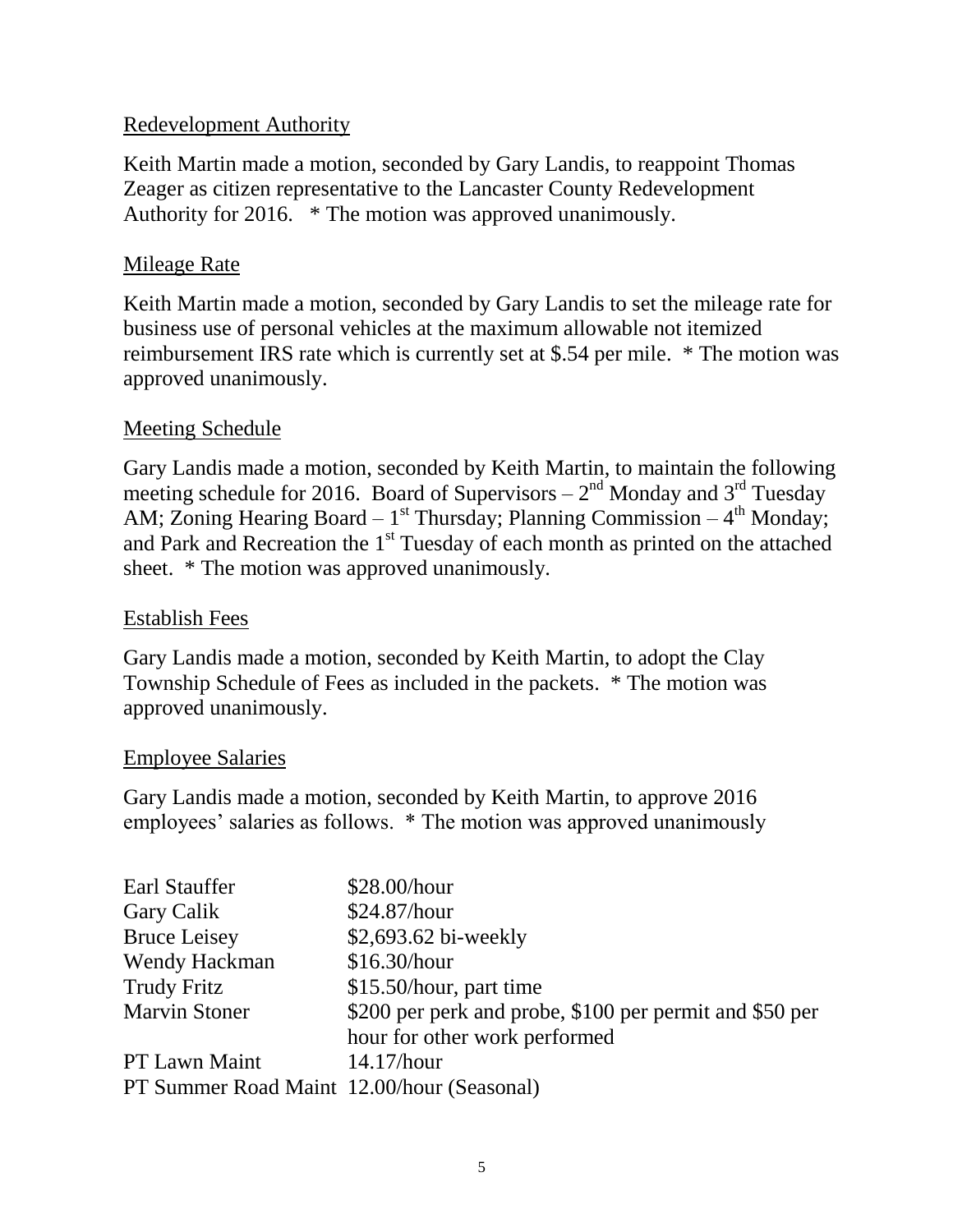### Part-Time Snow Removal – Personnel / Rate

Gary Landis made a motion, seconded by Keith Martin, to reappoint on a parttime as-needed basis Samuel Eberly, 135 W Mt Airy Road, Stevens at a rate of \$19.00/hour and Don Moyer, 565 Hopeland Road, Stevens at a rate of \$18.00/hour for snow removal and road maintenance in 2016. \* The motion was approved unanimously.

## Authority to Employ Supervisors

Gary Landis made a motion, seconded by Keith Martin, to authorize the employment of the Supervisors to perform Public Works duties, Clerical duties, mobile home park inspections and stormwater inspections at a rate set by the Auditors. \* The motion was approved unanimously.

### Treasurer's Bond

Gary Landis made a motion, seconded by Keith Martin, to maintain the Treasurer's Bond amount at \$1,000,000. \* The motion was approved unanimously.

#### Public Officials' Bond

Gary Landis made a motion, seconded by Keith Martin, to maintain the Public Official's Bond amount at \$350,000. \* The motion was approved unanimously.

#### Delegates to PA State Association of Township Supervisors Annual Convention

Keith Martin made a motion, seconded by Tim Lausch, to reappoint Bruce Leisey as voting delegate and Gary Landis as alternate voting delegate for the PSATS annual convention. \* The motion was approved unanimously.

#### Employee Holidays

Keith Martin made a motion, seconded by Gary Landis, to approve the 2016 holiday schedule for the employees as printed and attached. \* The motion was approved unanimously.